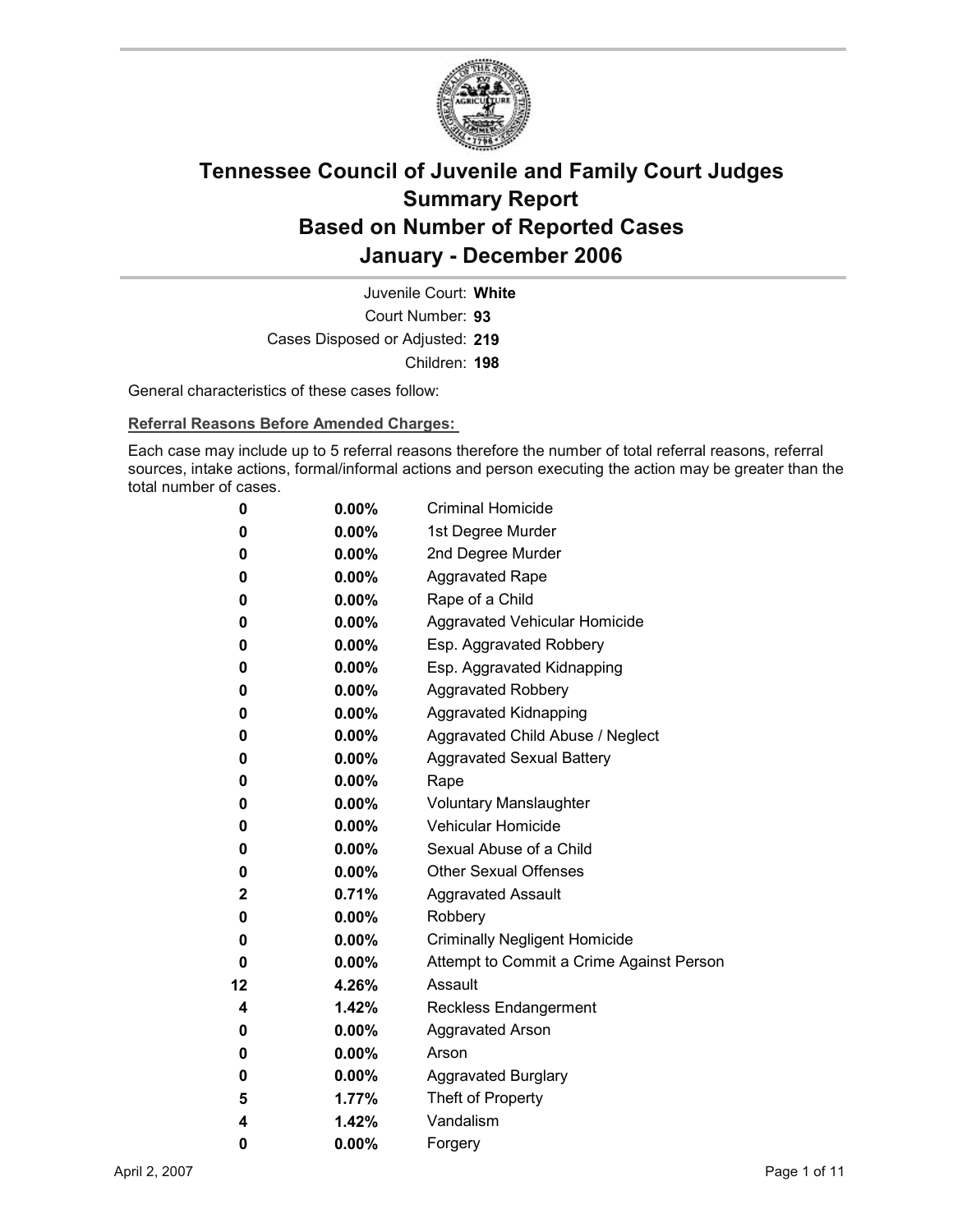

Court Number: **93** Juvenile Court: **White** Cases Disposed or Adjusted: **219** Children: **198**

#### **Referral Reasons Before Amended Charges:**

Each case may include up to 5 referral reasons therefore the number of total referral reasons, referral sources, intake actions, formal/informal actions and person executing the action may be greater than the total number of cases.

| 0                | 0.00%    | <b>Worthless Checks</b>                                     |
|------------------|----------|-------------------------------------------------------------|
| 0                | $0.00\%$ | Illegal Possession / Fraudulent Use of Credit / Debit Cards |
| 4                | 1.42%    | <b>Burglary</b>                                             |
| 0                | $0.00\%$ | Unauthorized Use of a Vehicle                               |
| 0                | $0.00\%$ | <b>Cruelty to Animals</b>                                   |
| 0                | $0.00\%$ | Sale of Controlled Substances                               |
| 0                | $0.00\%$ | <b>Other Drug Offenses</b>                                  |
| 15               | 5.32%    | Possession of Controlled Substances                         |
| 0                | 0.00%    | <b>Criminal Attempt</b>                                     |
| 0                | $0.00\%$ | Carrying Weapons on School Property                         |
| 0                | 0.00%    | Unlawful Carrying / Possession of a Weapon                  |
| 1                | 0.35%    | <b>Evading Arrest</b>                                       |
| 0                | 0.00%    | Escape                                                      |
| 0                | $0.00\%$ | Driving Under Influence (DUI)                               |
| 22               | 7.80%    | Possession / Consumption of Alcohol                         |
| $\boldsymbol{2}$ | 0.71%    | Resisting Stop, Frisk, Halt, Arrest or Search               |
| 0                | $0.00\%$ | <b>Aggravated Criminal Trespass</b>                         |
| 0                | $0.00\%$ | Harassment                                                  |
| 0                | $0.00\%$ | Failure to Appear                                           |
| 0                | $0.00\%$ | Filing a False Police Report                                |
| 0                | $0.00\%$ | Criminal Impersonation                                      |
| $\mathbf{2}$     | 0.71%    | <b>Disorderly Conduct</b>                                   |
| $\mathbf{2}$     | 0.71%    | <b>Criminal Trespass</b>                                    |
| 0                | $0.00\%$ | Public Intoxication                                         |
| 0                | $0.00\%$ | Gambling                                                    |
| 133              | 47.16%   | <b>Traffic</b>                                              |
| 8                | 2.84%    | <b>Local Ordinances</b>                                     |
| 4                | 1.42%    | Violation of Wildlife Regulations                           |
| $\bf{0}$         | $0.00\%$ | Contempt of Court                                           |
| 13               | 4.61%    | Violation of Probation                                      |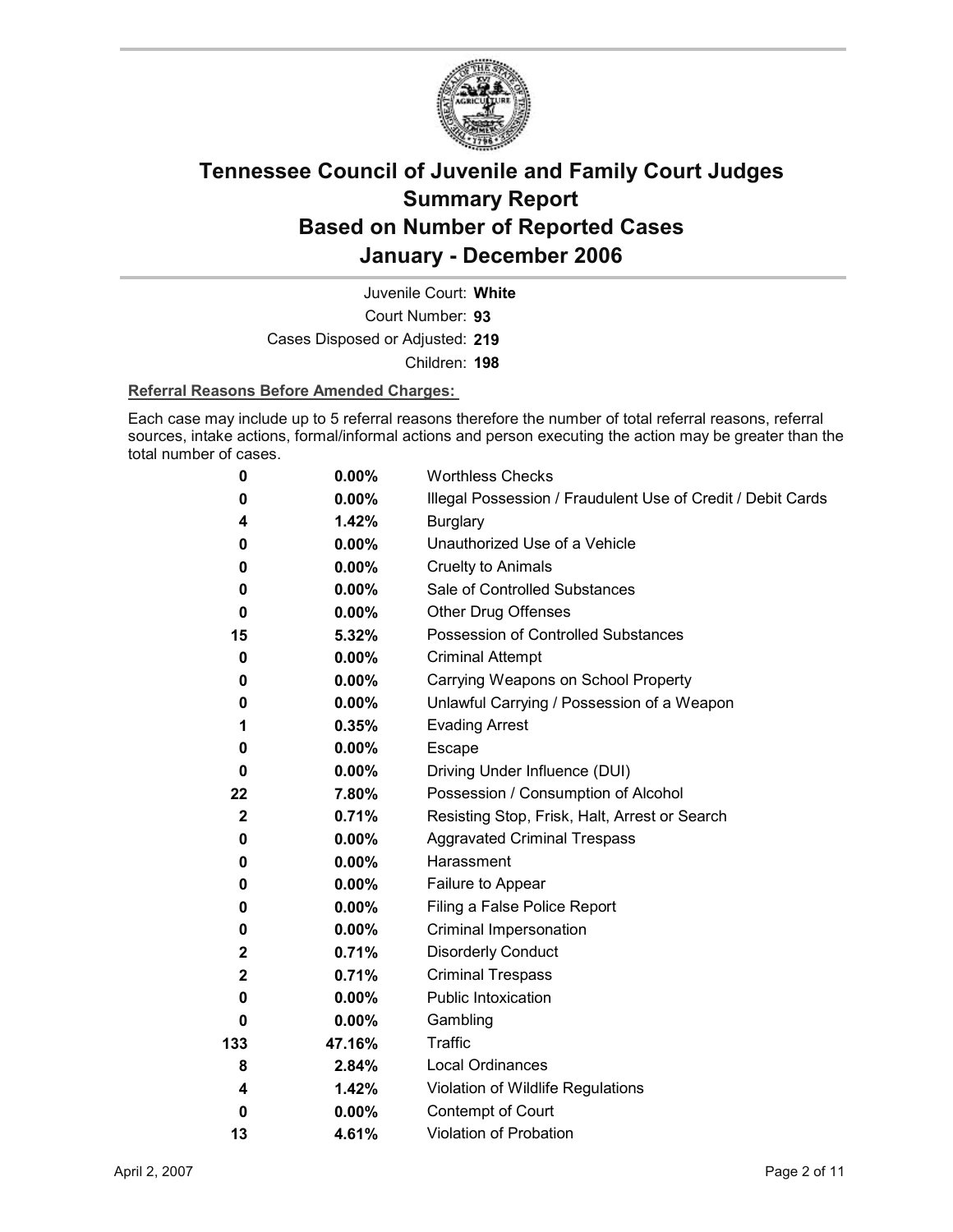

Court Number: **93** Juvenile Court: **White** Cases Disposed or Adjusted: **219** Children: **198**

#### **Referral Reasons Before Amended Charges:**

Each case may include up to 5 referral reasons therefore the number of total referral reasons, referral sources, intake actions, formal/informal actions and person executing the action may be greater than the total number of cases.

| 282          | 100.00%           | <b>Total Referrals</b>                |
|--------------|-------------------|---------------------------------------|
| 2            | 0.71%             | Other                                 |
| 0            | 0.00%             | <b>Consent to Marry</b>               |
| 0            | $0.00\%$          | <b>Request for Medical Treatment</b>  |
| 0            | 0.00%             | <b>Child Support</b>                  |
| $\mathbf{2}$ | 0.71%             | Paternity / Legitimation              |
| 0            | 0.00%             | Visitation                            |
| 5            | 1.77%             | Custody                               |
| 0            | $0.00\%$          | <b>Foster Care Review</b>             |
| 0            | 0.00%             | <b>Administrative Review</b>          |
| 0            | 0.00%             | <b>Judicial Review</b>                |
| 0            | 0.00%             | Violation of Informal Adjustment      |
| 0            | 0.00%             | Violation of Pretrial Diversion       |
| 3            | 1.06%             | <b>Termination of Parental Rights</b> |
| 9            | 3.19%             | Dependency / Neglect                  |
| 0            | 0.00%             | <b>Physically Abused Child</b>        |
| 0            | 0.00%             | <b>Sexually Abused Child</b>          |
| 0            | 0.00%             | Violation of Curfew                   |
| 1            | 0.35%             | Violation of a Valid Court Order      |
| 11           | 3.90%             | Possession of Tobacco Products        |
| 0            | $0.00\%$          | Out-of-State Runaway                  |
| 2<br>0       | 0.71%<br>$0.00\%$ | Truancy<br>In-State Runaway           |
| 13           | 4.61%             | <b>Unruly Behavior</b>                |
|              |                   |                                       |
| 1            | 0.35%             | Violation of Aftercare                |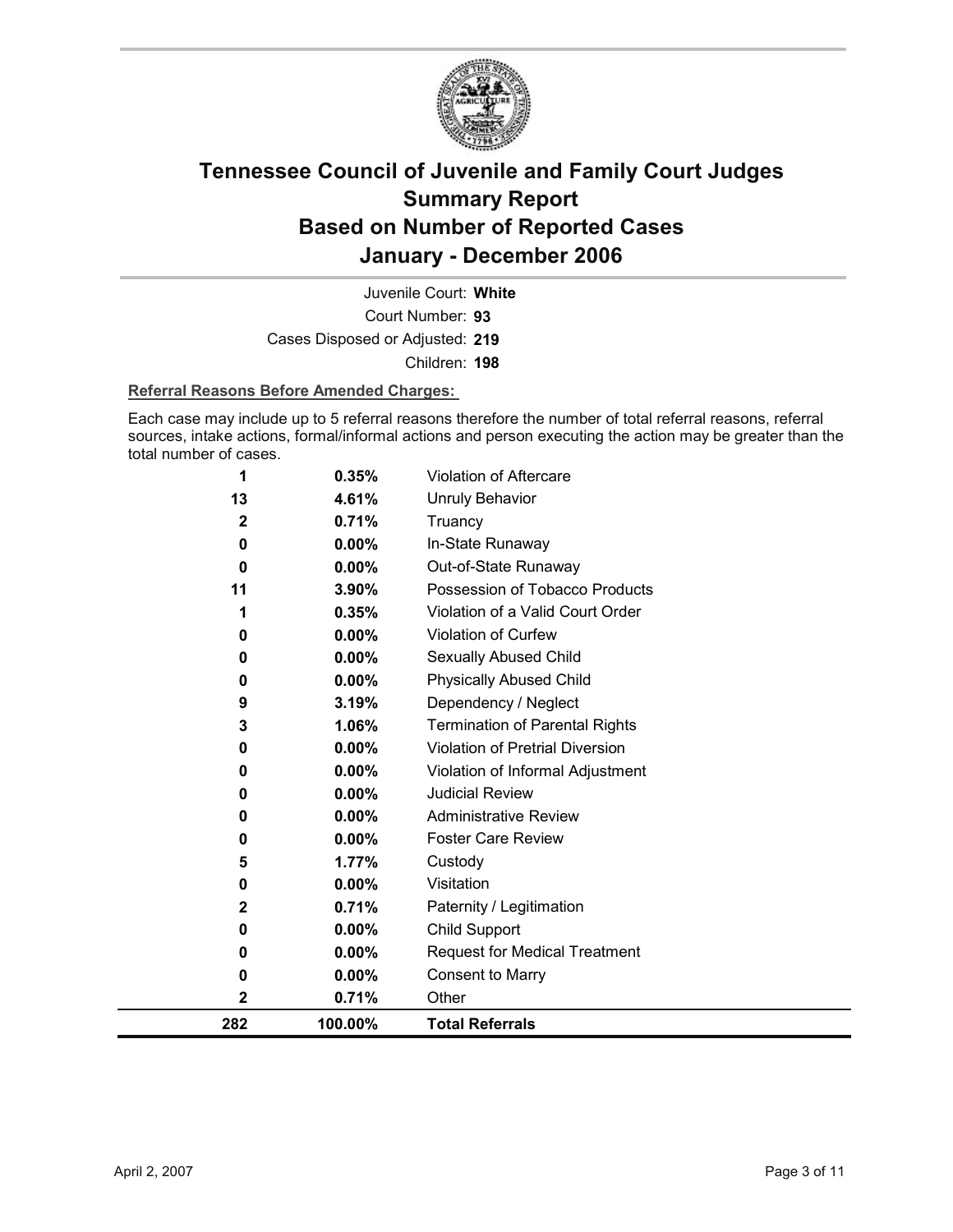

|              |          | <b>Relatives</b>                  |  |
|--------------|----------|-----------------------------------|--|
| $\mathbf 0$  | 0.00%    | Self                              |  |
| 26           | 9.22%    | School                            |  |
| $\bf{0}$     | $0.00\%$ | <b>CSA</b>                        |  |
| 17           | 6.03%    | <b>DCS</b>                        |  |
| 3            | 1.06%    | <b>Other State Department</b>     |  |
| 0            | 0.00%    | <b>District Attorney's Office</b> |  |
| 4            | 1.42%    | <b>Court Staff</b>                |  |
| 0            | 0.00%    | Social Agency                     |  |
| $\mathbf{2}$ | 0.71%    | <b>Other Court</b>                |  |
| 8            | 2.84%    | Victim                            |  |
| $\mathbf 0$  | 0.00%    | Child & Parent                    |  |
| 0            | 0.00%    | Hospital                          |  |
| 0            | 0.00%    | Unknown                           |  |
| 0            | 0.00%    | Other                             |  |
| 282          | 100.00%  | <b>Total Referral Sources</b>     |  |

### **Age of Child at Referral: 2**

| 198 | 100.00%  | <b>Total Child Count</b> |  |
|-----|----------|--------------------------|--|
| 0   | $0.00\%$ | Unknown / Not Reported   |  |
| 1   | 0.51%    | Ages 19 and Over         |  |
| 62  | 31.31%   | Ages 17 through 18       |  |
| 94  | 47.47%   | Ages 15 through 16       |  |
| 21  | 10.61%   | Ages 13 through 14       |  |
| 4   | 2.02%    | Ages 11 through 12       |  |
| 16  | 8.08%    | Ages 10 and Under        |  |
|     |          |                          |  |

<sup>1</sup> If different than number of Referral Reasons (282), verify accuracy of your court's data.

<sup>2</sup> One child could be counted in multiple categories, verify accuracy of your court's data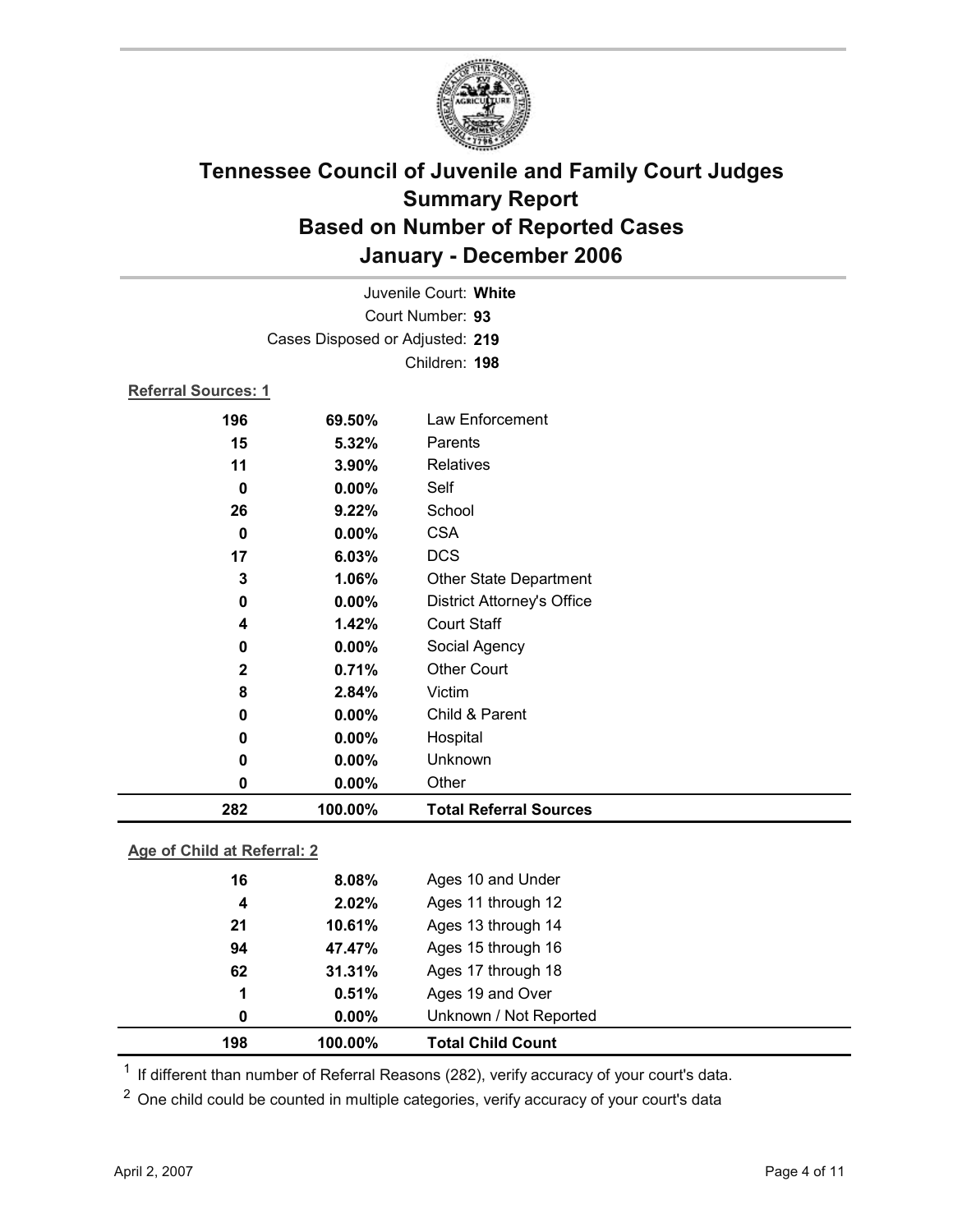

|                                         | Juvenile Court: White |                          |  |  |  |
|-----------------------------------------|-----------------------|--------------------------|--|--|--|
| Court Number: 93                        |                       |                          |  |  |  |
| Cases Disposed or Adjusted: 219         |                       |                          |  |  |  |
|                                         |                       | Children: 198            |  |  |  |
| Sex of Child: 1                         |                       |                          |  |  |  |
| 129                                     | 65.15%                | Male                     |  |  |  |
| 69                                      | 34.85%                | Female                   |  |  |  |
| $\mathbf 0$                             | 0.00%                 | Unknown                  |  |  |  |
| 198                                     | 100.00%               | <b>Total Child Count</b> |  |  |  |
| Race of Child: 1                        |                       |                          |  |  |  |
| 192                                     | 96.97%                | White                    |  |  |  |
| 1                                       | 0.51%                 | African American         |  |  |  |
| $\mathbf 0$                             | 0.00%                 | <b>Native American</b>   |  |  |  |
| 0                                       | 0.00%                 | Asian                    |  |  |  |
| 5                                       | 2.53%                 | Mixed                    |  |  |  |
| 0                                       | 0.00%                 | Unknown                  |  |  |  |
| 198                                     | 100.00%               | <b>Total Child Count</b> |  |  |  |
| <b>Hispanic Origin: 1</b>               |                       |                          |  |  |  |
| $\mathbf{3}$                            | 1.52%                 | Yes                      |  |  |  |
| 195                                     | 98.48%                | <b>No</b>                |  |  |  |
| $\mathbf 0$                             | 0.00%                 | Unknown                  |  |  |  |
| 198                                     | 100.00%               | <b>Total Child Count</b> |  |  |  |
|                                         |                       |                          |  |  |  |
| <b>School Enrollment of Children: 1</b> |                       |                          |  |  |  |
| 180                                     | 90.91%                | Yes                      |  |  |  |
| 18                                      | 9.09%                 | No                       |  |  |  |
| $\mathbf 0$                             | 0.00%                 | Unknown                  |  |  |  |
| 198                                     | 100.00%               | <b>Total Child Count</b> |  |  |  |

 $1$  One child could be counted in multiple categories, verify accuracy of your court's data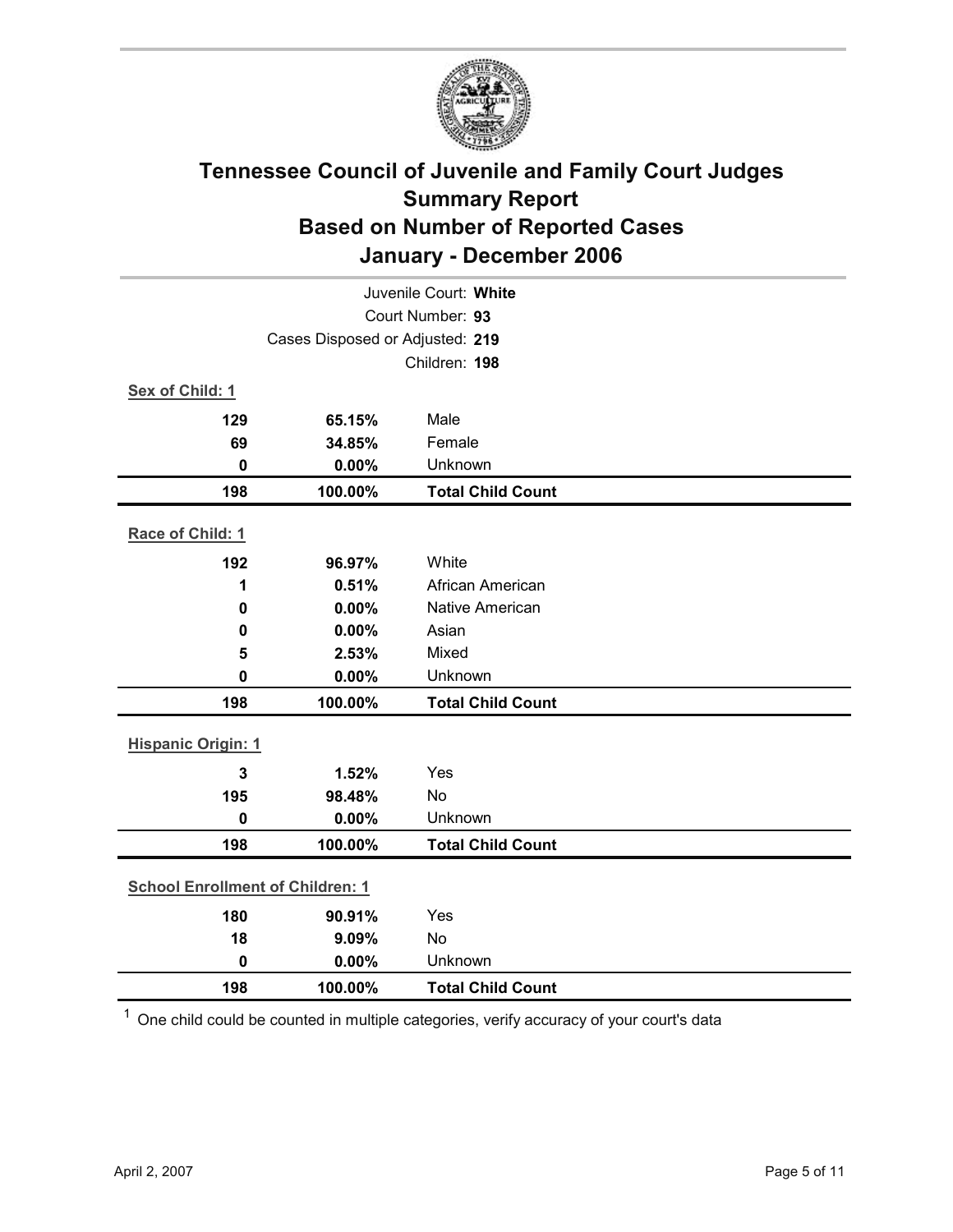

Court Number: **93** Juvenile Court: **White** Cases Disposed or Adjusted: **219** Children: **198 Living Arrangement of Child at Time of Referral: 1**

| 198 | 100.00%  | <b>Total Child Count</b>     |
|-----|----------|------------------------------|
| 0   | $0.00\%$ | Other                        |
| 0   | $0.00\%$ | Unknown                      |
| 3   | 1.52%    | Independent                  |
| 1   | 0.51%    | In an Institution            |
| 1   | 0.51%    | In a Residential Center      |
| 0   | $0.00\%$ | In a Group Home              |
| 2   | $1.01\%$ | With Foster Family           |
| 3   | 1.52%    | With Adoptive Parents        |
| 26  | 13.13%   | <b>With Relatives</b>        |
| 15  | 7.58%    | With Father                  |
| 59  | 29.80%   | With Mother                  |
| 29  | 14.65%   | With Mother and Stepfather   |
| 4   | 2.02%    | With Father and Stepmother   |
| 55  | 27.78%   | With Both Biological Parents |
|     |          |                              |

### **Type of Detention: 2**

| 219 | 100.00%  | <b>Total Detention Count</b> |
|-----|----------|------------------------------|
| 0   | $0.00\%$ | Other                        |
| 214 | 97.72%   | Does Not Apply               |
| 0   | $0.00\%$ | <b>Unknown</b>               |
| 0   | $0.00\%$ | <b>Psychiatric Hospital</b>  |
| 0   | $0.00\%$ | Jail - No Separation         |
| 0   | $0.00\%$ | Jail - Partial Separation    |
| 0   | $0.00\%$ | Jail - Complete Separation   |
| 5   | 2.28%    | Juvenile Detention Facility  |
| 0   | $0.00\%$ | Non-Secure Placement         |
|     |          |                              |

 $<sup>1</sup>$  One child could be counted in multiple categories, verify accuracy of your court's data</sup>

 $2$  If different than number of Cases (219) verify accuracy of your court's data.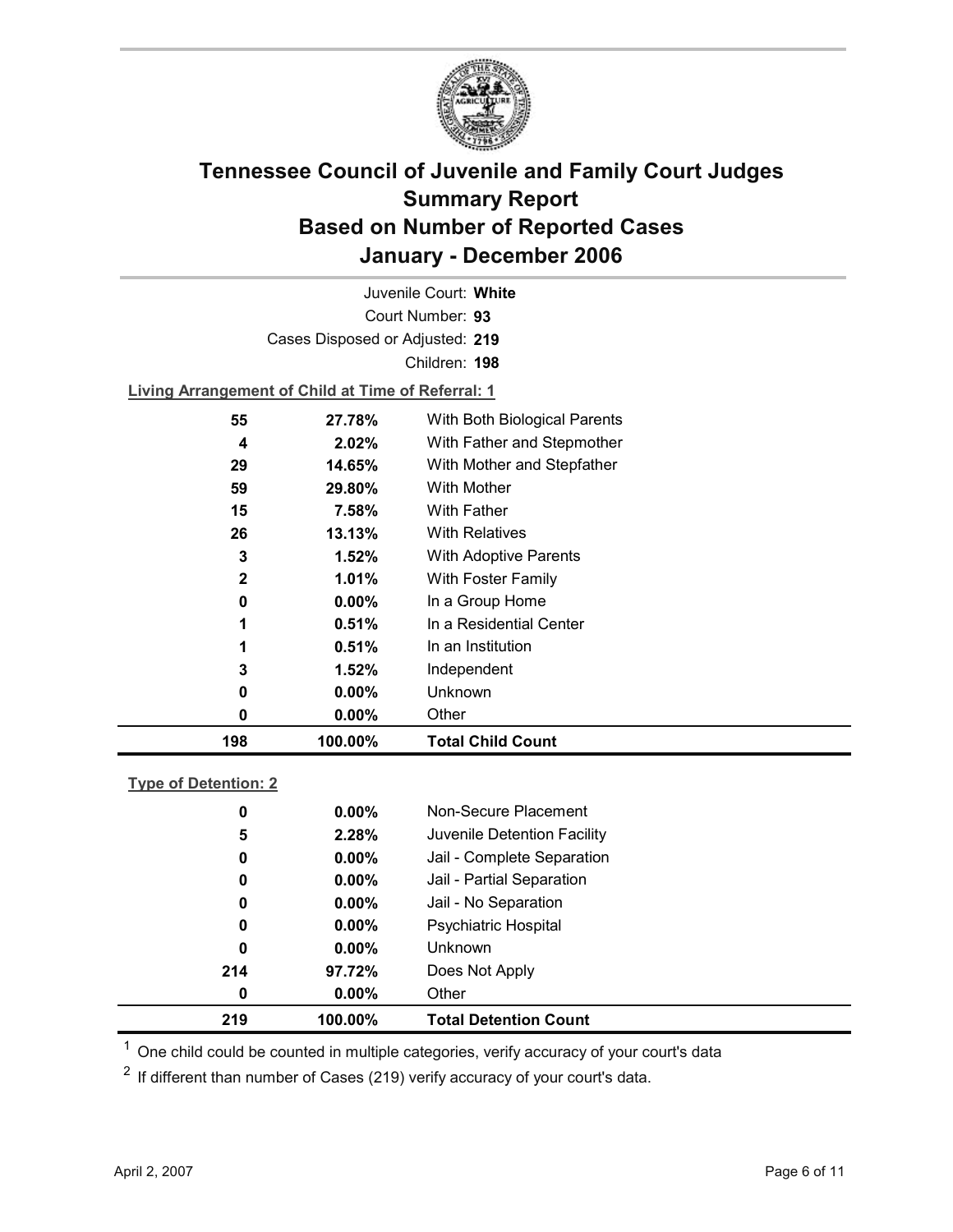

| Juvenile Court: White    |                                                    |                                      |  |  |  |
|--------------------------|----------------------------------------------------|--------------------------------------|--|--|--|
|                          | Court Number: 93                                   |                                      |  |  |  |
|                          | Cases Disposed or Adjusted: 219                    |                                      |  |  |  |
|                          |                                                    | Children: 198                        |  |  |  |
|                          | <b>Placement After Secure Detention Hearing: 1</b> |                                      |  |  |  |
| $\mathbf 2$              | 0.91%                                              | Returned to Prior Living Arrangement |  |  |  |
| $\mathbf 2$              | 0.91%                                              | Juvenile Detention Facility          |  |  |  |
| 0                        | $0.00\%$                                           | Jail                                 |  |  |  |
| 1                        | 0.46%                                              | Shelter / Group Home                 |  |  |  |
| 0                        | 0.00%                                              | <b>Foster Family Home</b>            |  |  |  |
| 0                        | 0.00%                                              | <b>Psychiatric Hospital</b>          |  |  |  |
| 0                        | 0.00%                                              | Unknown / Not Reported               |  |  |  |
| 214                      | 97.72%                                             | Does Not Apply                       |  |  |  |
| 0                        | $0.00\%$                                           | Other                                |  |  |  |
|                          |                                                    |                                      |  |  |  |
| 219                      | 100.00%                                            | <b>Total Placement Count</b>         |  |  |  |
|                          |                                                    |                                      |  |  |  |
| <b>Intake Actions: 2</b> |                                                    |                                      |  |  |  |
| 133                      | 47.16%                                             | <b>Petition Filed</b>                |  |  |  |
| 0                        | 0.00%                                              | <b>Motion Filed</b>                  |  |  |  |
| 145                      | 51.42%                                             | <b>Citation Processed</b>            |  |  |  |
| 0                        | $0.00\%$                                           | Notification of Paternity Processed  |  |  |  |
| 3                        | 1.06%                                              | Scheduling of Judicial Review        |  |  |  |
| 1                        | 0.35%                                              | Scheduling of Administrative Review  |  |  |  |
| 0                        | 0.00%                                              | Scheduling of Foster Care Review     |  |  |  |
| 0                        | 0.00%                                              | <b>Unknown</b>                       |  |  |  |
| 0                        | 0.00%                                              | Does Not Apply                       |  |  |  |
| 0                        | 0.00%                                              | Other                                |  |  |  |

 $1$  If different than number of Cases (219) verify accuracy of your court's data.

 $2$  If different than number of Referral Reasons (282), verify accuracy of your court's data.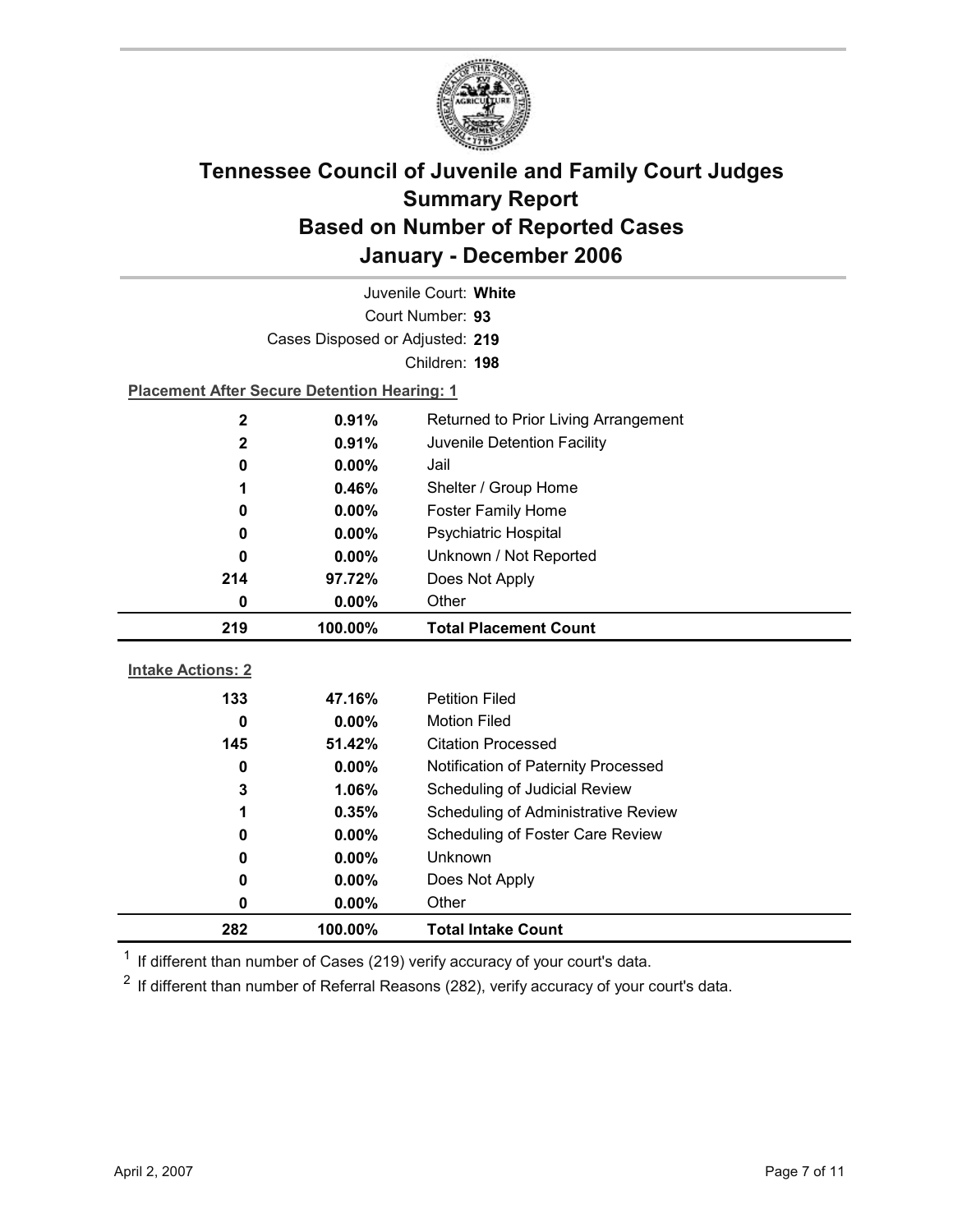

Court Number: **93** Juvenile Court: **White** Cases Disposed or Adjusted: **219** Children: **198**

#### **Last Grade Completed by Child: 1**

| 7                                       | 3.54%   | Too Young for School     |
|-----------------------------------------|---------|--------------------------|
| 0                                       | 0.00%   | Preschool                |
| $\mathbf 2$                             | 1.01%   | Kindergarten             |
| $\overline{\mathbf{2}}$                 | 1.01%   | 1st Grade                |
| $\mathbf 2$                             | 1.01%   | 2nd Grade                |
| 3                                       | 1.52%   | 3rd Grade                |
| 0                                       | 0.00%   | 4th Grade                |
| 3                                       | 1.52%   | 5th Grade                |
| 4                                       | 2.02%   | 6th Grade                |
| 21                                      | 10.61%  | 7th Grade                |
| 36                                      | 18.18%  | 8th Grade                |
| 46                                      | 23.23%  | 9th Grade                |
| 45                                      | 22.73%  | 10th Grade               |
| 19                                      | 9.60%   | 11th Grade               |
| 1                                       | 0.51%   | 12th Grade               |
| $\mathbf 2$                             | 1.01%   | Non-Graded Special Ed    |
| 4                                       | 2.02%   | <b>GED</b>               |
| 0                                       | 0.00%   | Graduated                |
| 0                                       | 0.00%   | Never Attended School    |
| 1                                       | 0.51%   | Unknown                  |
| 0                                       | 0.00%   | Other                    |
| 198                                     | 100.00% | <b>Total Child Count</b> |
| <b>Enrolled in Special Education: 1</b> |         |                          |
| 20                                      | 10.10%  | Yes                      |
| 178                                     | 89.90%  | No                       |

|                          | 198 | 100.00% | <b>Total Child Count</b> |
|--------------------------|-----|---------|--------------------------|
| $\overline{\phantom{a}}$ |     |         |                          |

 $1$  One child could be counted in multiple categories, verify accuracy of your court's data

**0 0.00%** Unknown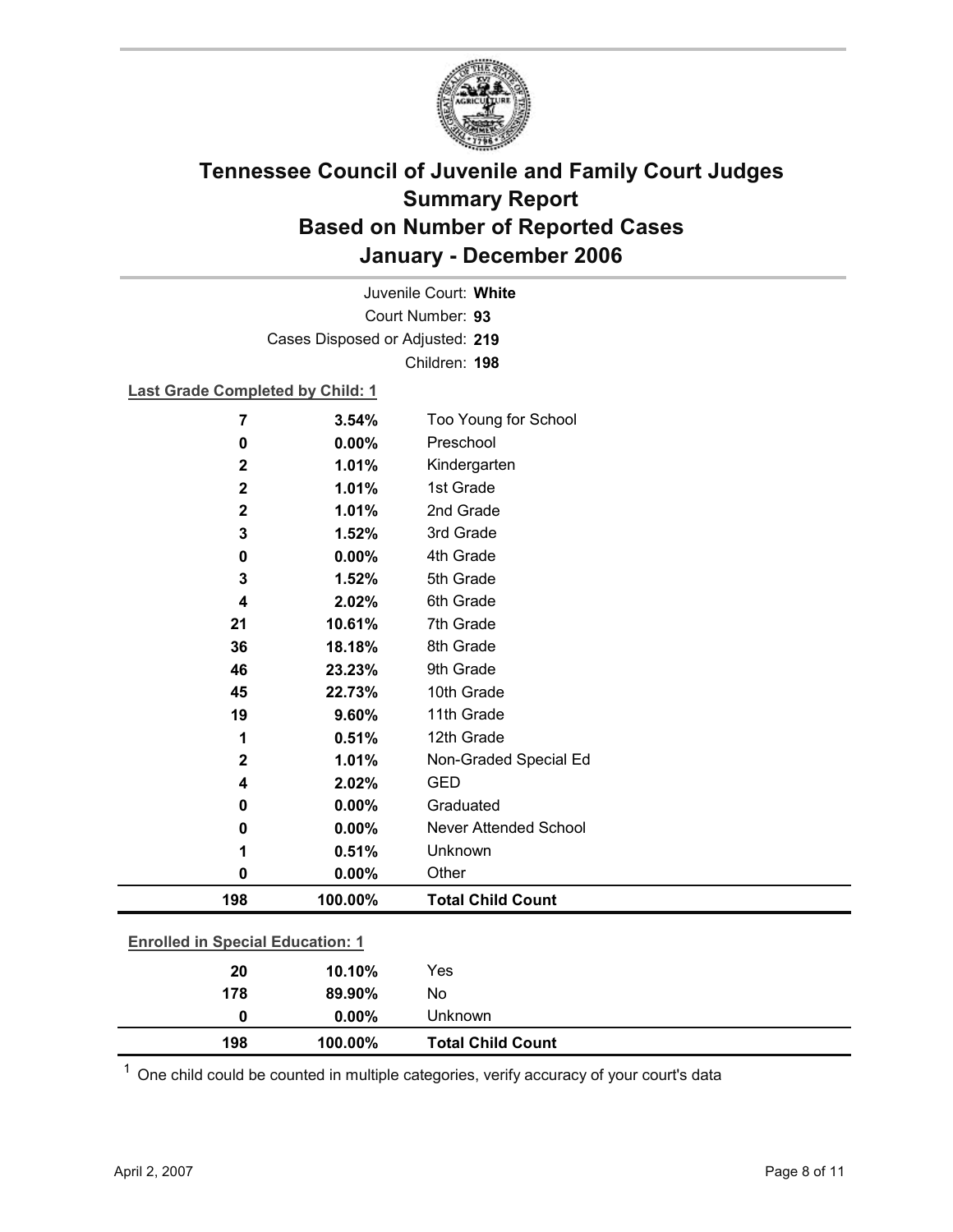

|                                 | Juvenile Court: White |                           |  |  |
|---------------------------------|-----------------------|---------------------------|--|--|
| Court Number: 93                |                       |                           |  |  |
| Cases Disposed or Adjusted: 219 |                       |                           |  |  |
|                                 | Children: 198         |                           |  |  |
| <b>Action Executed By: 1</b>    |                       |                           |  |  |
| 282                             | 100.00%               | Judge                     |  |  |
| 0                               | $0.00\%$              | Referee                   |  |  |
| 0                               | $0.00\%$              | <b>YSO</b>                |  |  |
| 0                               | $0.00\%$              | Other                     |  |  |
| 0                               | $0.00\%$              | Unknown / Not Reported    |  |  |
| 282                             | 100.00%               | <b>Total Action Count</b> |  |  |

### **Formal / Informal Actions: 1**

| 67  | 23.76%   | Dismissed                                      |
|-----|----------|------------------------------------------------|
| 0   | $0.00\%$ | Retired / Nolle Prosequi                       |
| 49  | 17.38%   | <b>Complaint Substantiated Delinquent</b>      |
| 103 | 36.52%   | <b>Complaint Substantiated Status Offender</b> |
| 14  | 4.96%    | Complaint Substantiated Dependent / Neglected  |
| 0   | $0.00\%$ | <b>Complaint Substantiated Abused</b>          |
| 0   | $0.00\%$ | <b>Complaint Substantiated Mentally III</b>    |
| 9   | 3.19%    | Informal Adjustment                            |
| 33  | 11.70%   | <b>Pretrial Diversion</b>                      |
| 0   | $0.00\%$ | <b>Transfer to Adult Court Hearing</b>         |
| 0   | $0.00\%$ | Charges Cleared by Transfer to Adult Court     |
| 6   | 2.13%    | <b>Special Proceeding</b>                      |
| 0   | $0.00\%$ | <b>Review Concluded</b>                        |
|     | 0.35%    | Case Held Open                                 |
| 0   | $0.00\%$ | Other                                          |
| 0   | $0.00\%$ | Unknown / Not Reported                         |
| 282 | 100.00%  | <b>Total Action Count</b>                      |

 $1$  If different than number of Referral Reasons (282), verify accuracy of your court's data.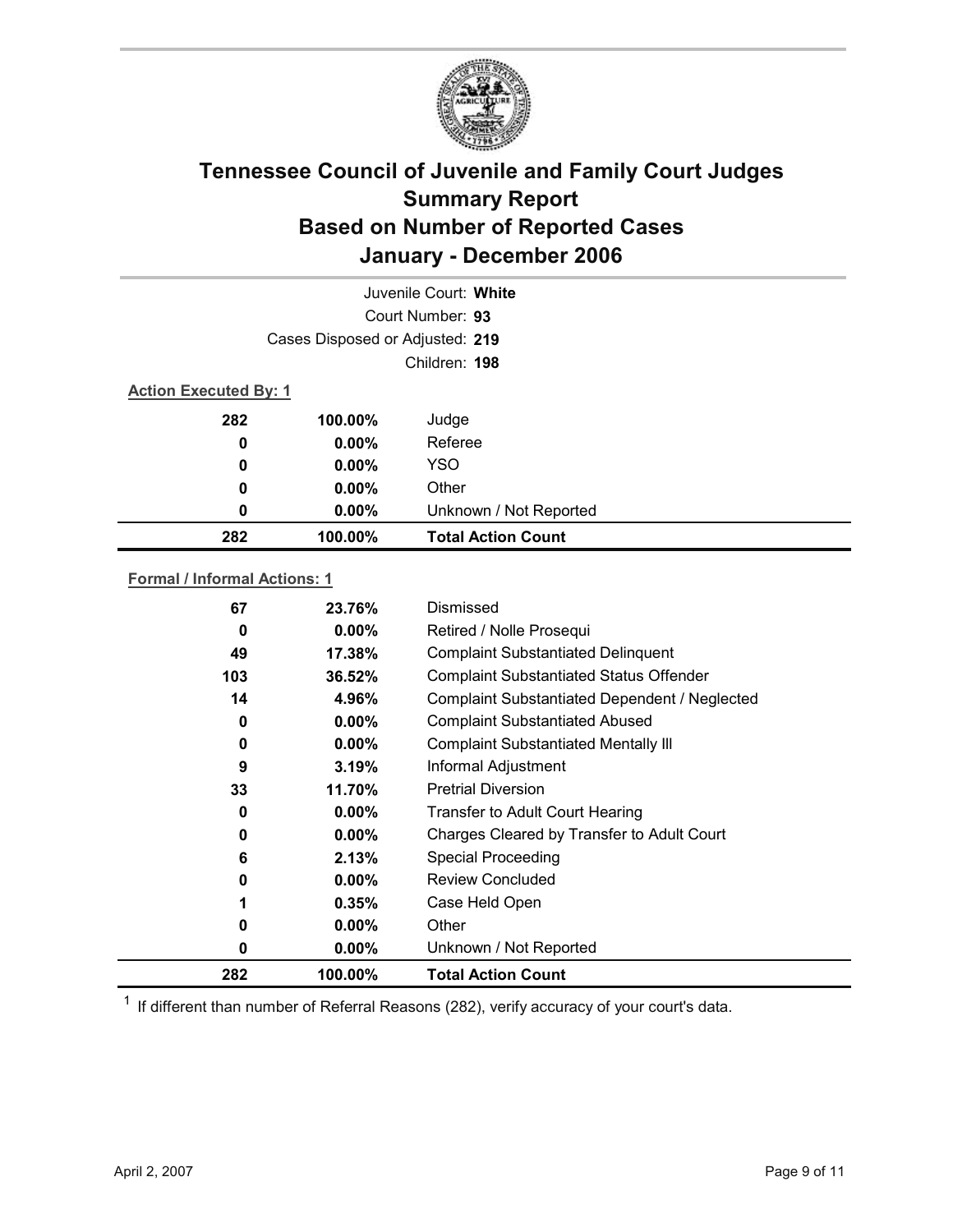

| Juvenile Court: White           |          |                                                       |  |  |
|---------------------------------|----------|-------------------------------------------------------|--|--|
|                                 |          | Court Number: 93                                      |  |  |
| Cases Disposed or Adjusted: 219 |          |                                                       |  |  |
|                                 |          | Children: 198                                         |  |  |
| <b>Case Outcomes:</b>           |          | There can be multiple outcomes for one child or case. |  |  |
| 33                              | 7.33%    | Case Dismissed                                        |  |  |
| 0                               | $0.00\%$ | Case Retired or Nolle Prosequi                        |  |  |
| 10                              | 2.22%    | Warned / Counseled                                    |  |  |
| 0                               | $0.00\%$ | Held Open For Review                                  |  |  |
| 11                              | 2.44%    | Supervision / Probation to Juvenile Court             |  |  |
| $\bf{0}$                        | 0.00%    | <b>Probation to Parents</b>                           |  |  |
| 25                              | 5.56%    | Referral to Another Entity for Supervision / Service  |  |  |
| 3                               | 0.67%    | Referred for Mental Health Counseling                 |  |  |
| 31                              | 6.89%    | Referred for Alcohol and Drug Counseling              |  |  |
| 0                               | $0.00\%$ | Referred to Alternative School                        |  |  |
| 0                               | $0.00\%$ | Referred to Private Child Agency                      |  |  |
| 27                              | 6.00%    | Referred to Defensive Driving School                  |  |  |
| 0                               | $0.00\%$ | Referred to Alcohol Safety School                     |  |  |
| 1                               | 0.22%    | Referred to Juvenile Court Education-Based Program    |  |  |
| 3                               | 0.67%    | Driver's License Held Informally                      |  |  |
| 0                               | $0.00\%$ | <b>Voluntary Placement with DMHMR</b>                 |  |  |
| 0                               | $0.00\%$ | <b>Private Mental Health Placement</b>                |  |  |
| 0                               | $0.00\%$ | <b>Private MR Placement</b>                           |  |  |
| 0                               | $0.00\%$ | Placement with City/County Agency/Facility            |  |  |
| 0                               | 0.00%    | Placement with Relative / Other Individual            |  |  |
| 87                              | 19.33%   | Fine                                                  |  |  |
| 7                               | 1.56%    | <b>Public Service</b>                                 |  |  |
| 6                               | 1.33%    | Restitution                                           |  |  |
| 0                               | $0.00\%$ | Runaway Returned                                      |  |  |
| 1                               | 0.22%    | No Contact Order                                      |  |  |
| 1                               | 0.22%    | Injunction Other than No Contact Order                |  |  |
| 0                               | 0.00%    | <b>House Arrest</b>                                   |  |  |
| 0                               | 0.00%    | <b>Court Defined Curfew</b>                           |  |  |
| 0                               | 0.00%    | Dismissed from Informal Adjustment                    |  |  |
| 0                               | $0.00\%$ | <b>Dismissed from Pretrial Diversion</b>              |  |  |
| 0                               | $0.00\%$ | Released from Probation                               |  |  |
| 0                               | $0.00\%$ | <b>Transferred to Adult Court</b>                     |  |  |
| 0                               | $0.00\%$ | <b>DMHMR Involuntary Commitment</b>                   |  |  |